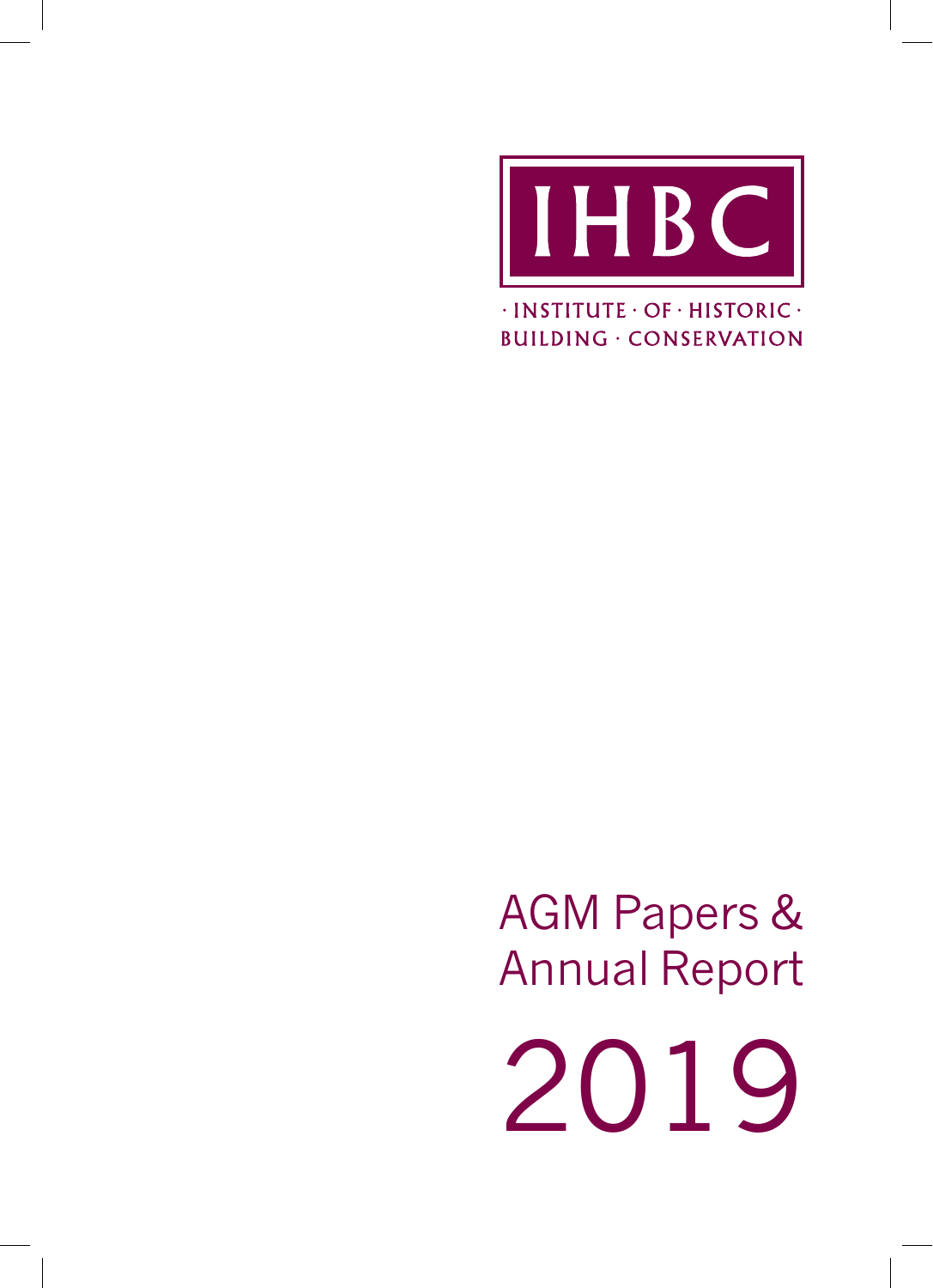# Institute of Historic Building Conservation ANNUAL GENERAL MEETING

**5.30pm, Friday 5 July 2019 at LT2, Nottingham Conference Centre, Burton Street Nottingham NG1 4BU**

## **AGENDA**

- 1 Apologies for absence
- 2 Minutes of the 2018 AGM of the IHBC. *Resolution 1: Adoption* To adopt the Minutes of the Annual General Meeting of the Institute of Historic Building Conservation (IHBC) held at Riddel Hall, Queen's University Belfast, 185 Stranmillis Road, Belfast BT9 5EE on Friday 22 June 2018 (See AGM papers, page 16)
- 3 Council's report. *Resolution 2: Adoption* To adopt the IHBC Council's Report for the year ending 30 September 2018
- 4 Financial statement and treasurer's report:

Accounts. *Resolution 3: Receipt* To receive the reports of the Hon Treasurer and Council for the financial year 1 October 2017 to 30 September 2018 and to approve the accounts for that period

Independent Examiners. *Resolution 4: Appointment* To appoint Larking Gowen, chartered accountants, as independent examiners to the institute, to hold office from the conclusion of the present General Meeting until the conclusion of the next General Meeting at which accounts in respect of an accounting reference period are laid

- 5 Appointment of elected officers. *Resolution 5: Appointment* To appoint as trustees and directors of the IHBC the officers with a majority votes cast in support of their nomination in accordance with the IHBC's Memorandum and Articles of Association (See AGM papers, page 14)
- 6 Ratification of branch nominations. *Resolution 6: Ratification* To ratify the nominations as trustees and directors of the IHBC by IHBC branches as notified to the council in accordance with the IHBC's Memorandum and Articles of Association (See AGM papers, page 14)
- 7 Motions to the AGM. *Resolution 7: Adoption of guidance on future governance* To adopt the current draft of the 'Proposal for the future governance of the Institute' as guidance in developing the IHBC's governance (See AGM papers, page 15). See more at https://www.ihbc.org.uk/governance/.

*Following the AGM there will be an opportunity to discuss current issues.*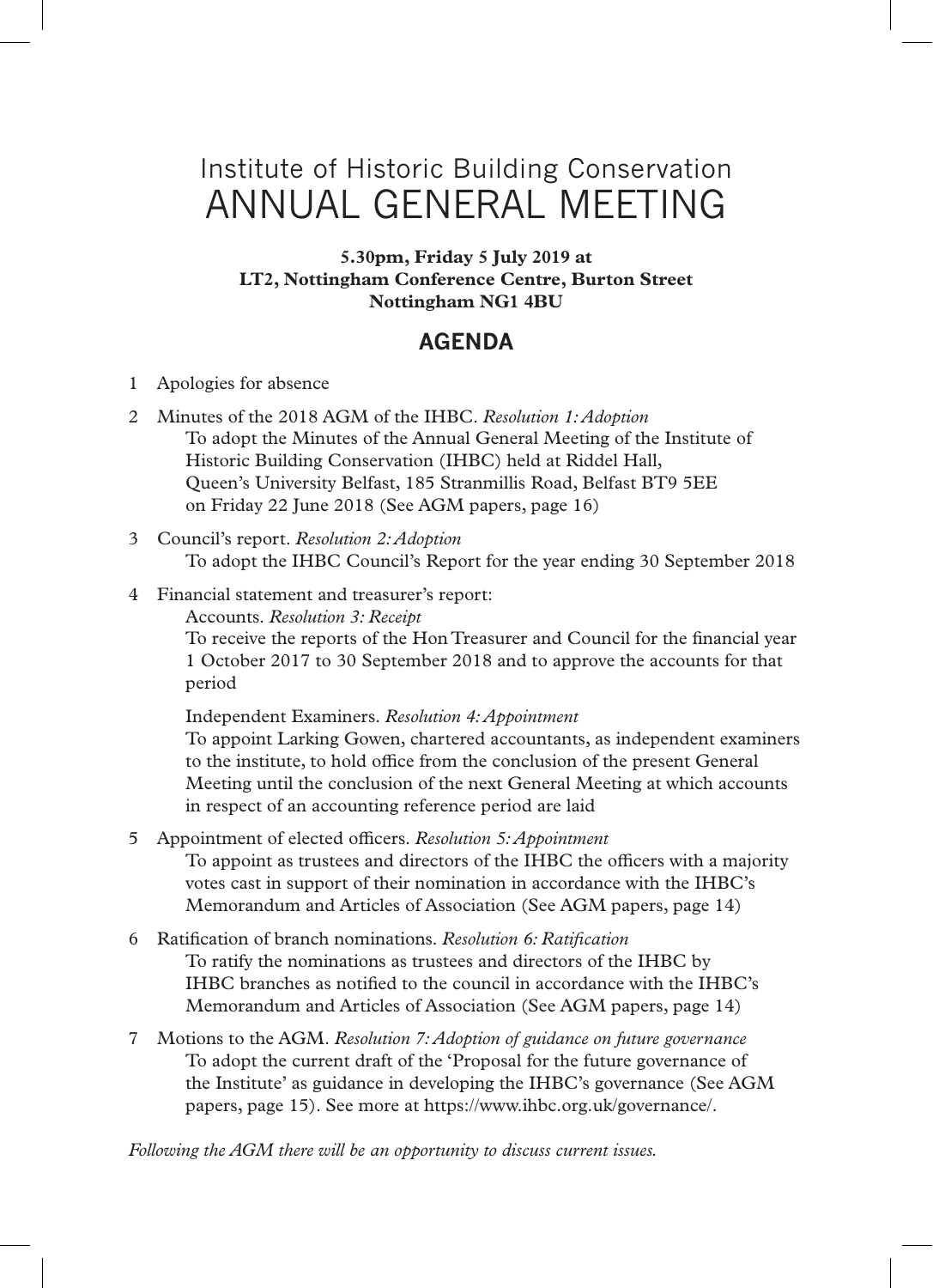## **THE INSTITUTE OF HISTORIC BUILDING CONSERVATION**

#### **www.ihbc.org.uk**

Registered as a charity in England and Wales number 1061593 and in Scotland number SC041945 Company Limited by Guarantee Registered in England number 3333780 Registered Office: Jubilee House, High Street, Tisbury, Wiltshire SP3 6HA

#### **PRESIDENT**

David McDonald Email president@ihbc.org.uk

#### **CHAIR**

James Caird Email chair@ihbc.org.uk

#### **IHBC SECRETARY**

Jo Evans Email ihbcsecretary@ihbc. org.uk

#### **COMPANY SECRETARY**

Lydia Porter Email secretary@ihbc.org.uk

#### **DIRECTOR**

Seán O'Reilly Email director@ihbc.org.uk

#### **BUSINESS OFFICE**

Jubilee House, High Street, Tisbury, Wiltshire SP3 6HA Tel 01747 873133 Fax 01747 871718 Email admin@ihbc.org.uk

These documents were prepared by the IHBC's National Office.

## **CONTENTS**

| 2  |
|----|
| 12 |
| 14 |
| 15 |
| 16 |
|    |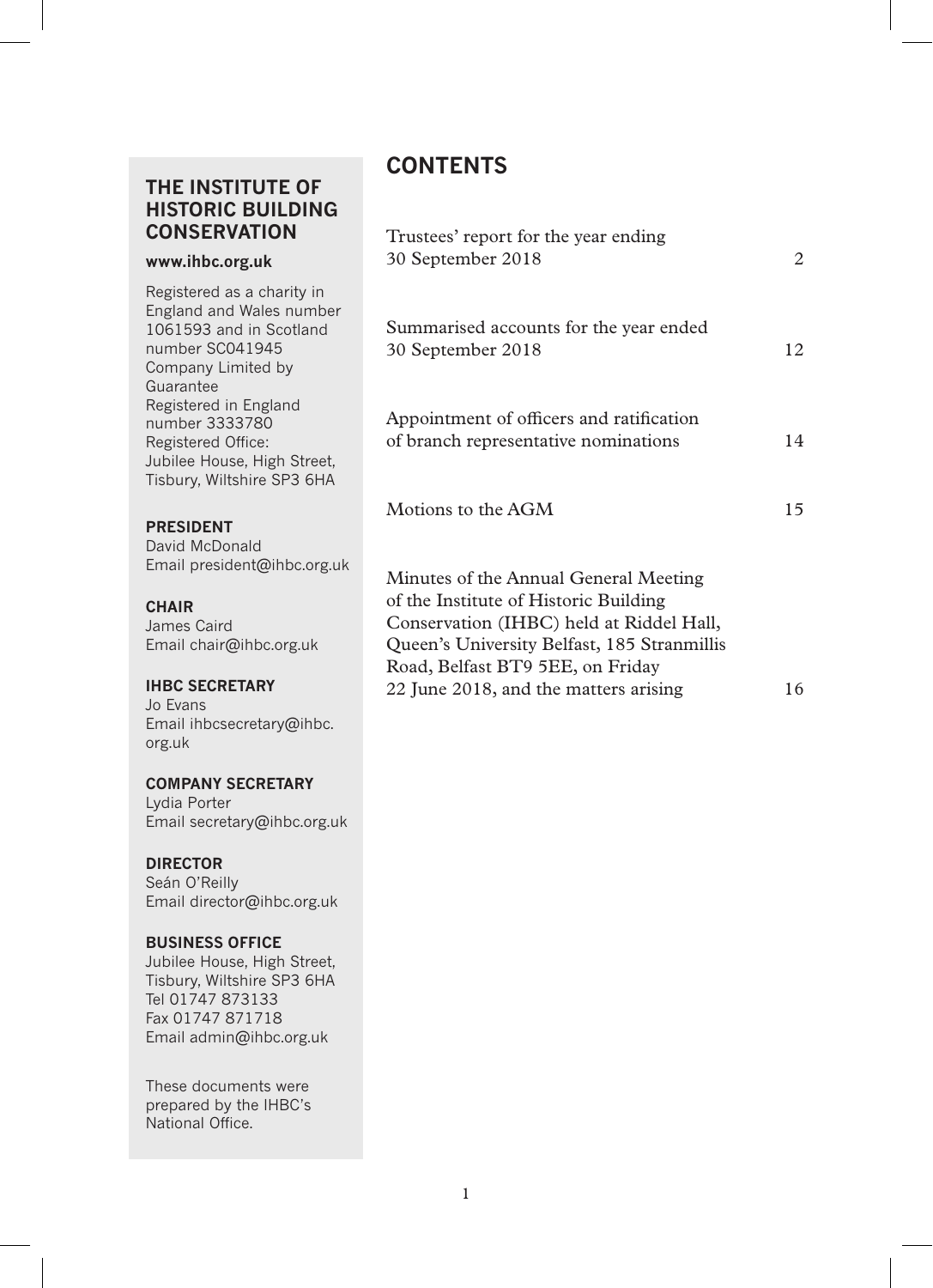# **TRUSTEES' REPORT**

## **OBJECTIVES AND ACTIVITIES**

The IHBC is a company and a charity registered in England and Scotland, and exists to promote, for the benefit of the public, the conservation of, and education and training in the conservation and preservation of, buildings, structures, areas, gardens and landscapes which are of architectural or historical value in the UK insofar as it lies within the duties and responsibilities of any person whose principal professional skills are to provide specialist advice in such conservation and preservation.

### **The IHBC's key activities are:**

- setting standards for, and improving education and training in, conservation practice
- raising the profile of conservation and promoting it in economic and social regeneration
- supporting excellence in all aspects of conservation, both in the identification, analysis, repair and reuse of historic buildings and in new design in historic settings
- stimulating debate on how the role of conservation should develop
- organising training events and further developing the branch network to encourage the continued exchange of information between practitioners locally as well as nationally

## **ACHIEVEMENTS AND PERFORMANCE**

In the year to September 2018 the IHBC has maintained a high level of activity, impact and influence across the wide range of interests that shape our built and historic environment, its care and its conservation.

As we have been recovering from the economic constraints of the previous financial year, 2016–17, our cautious expansion has been renewed. This was represented best by the consolidation of core operations and services, with improved efficiencies imposed all around through more structured forward planning. This helped engender a more focused approach so that, by investing a little more effort in preparing programmes, we could make the very best of what we already do.

Refinements were diverse, and focused on adding value to existing services through more structured approaches to our aims and objectives. They included simple procedural changes such as embedding the online ToolBox development into committee processes. We saw also more substantial changes, such as extending our reach and generating new networks by targeting free copies of *Context* to relevant or strategic new audiences. Taking such opportunities required linking content, training priorities, authors, publishers, volunteers and sector stakeholders in a single, manageable and coherent process, one that has not been fully concluded. For the schools, it started with helping branches plan events up to three years before their due date, including establishing the web pages and core CPD content priorities.

Such refinements also encompassed corporate and governance developments.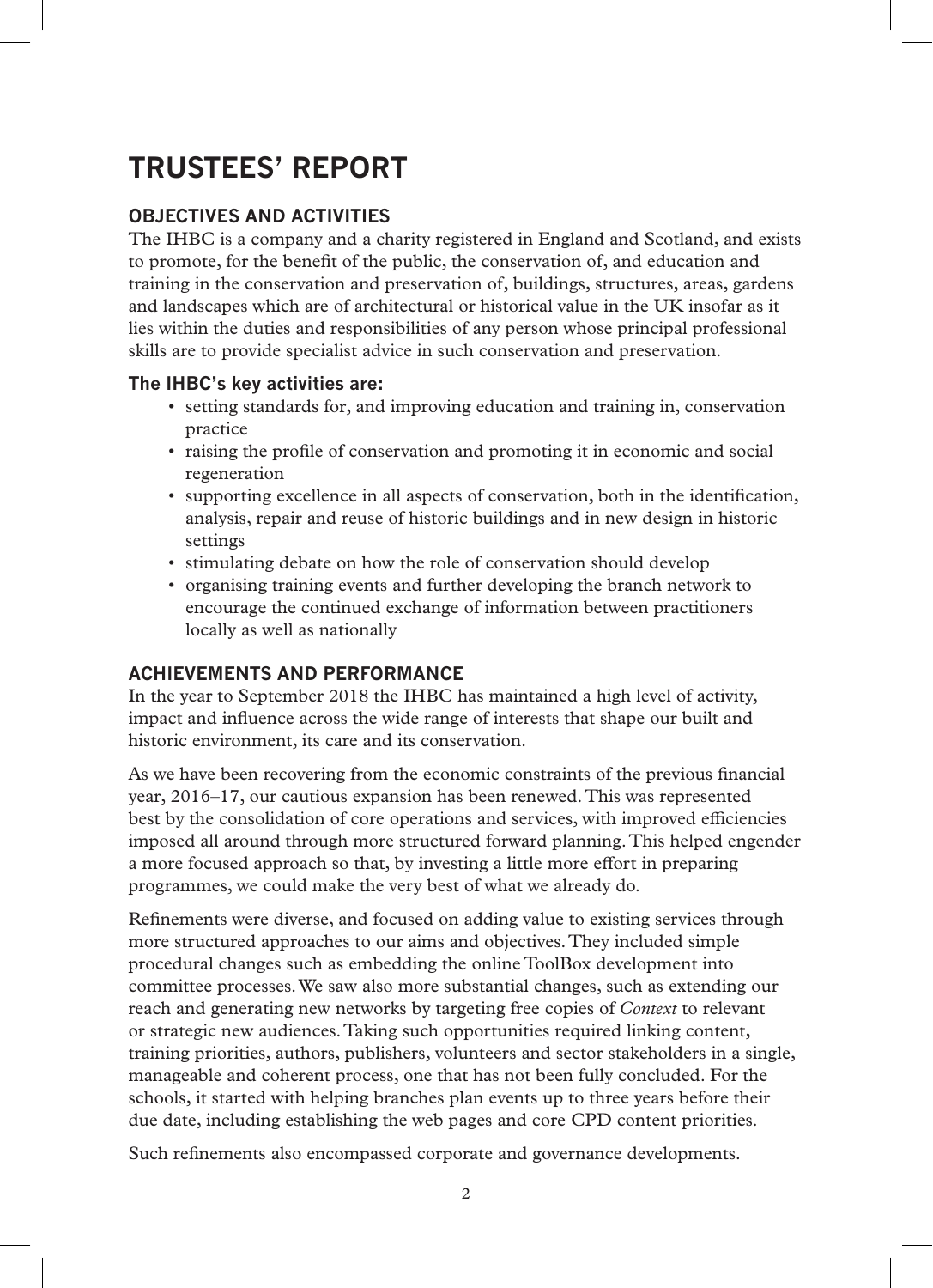Not only did we take advantage of the IHBC+ programme, to better inform the modernisation of operations and governance, but we also progressed that modernisation as – led by our chair James Caird and president David McDonald – we started to shape a new constitution, one more fit for our operations and members in the 21st century.

Overall though, continuity of service has been at the heart of more recent progress. So, Carla Pianese's support for branches was still central to her work and the institute's corporate planning. This manifested itself most clearly in February 2018, when the first consolidated NewsBlog on branch events appeared. In a simple, ostensibly obvious but procedurally complex new service, we helped members and colleagues – nationally and across branch boundaries – more easily plan and access local events.

A parallel focus on membership support was represented by Kate Kendall's continuing leadership in the training and guidance on membership accreditation through our Membership Application Training Event (MATE) sessions. Not only have these continued apace, including extending into private sector and national bodies, but – more recently – they boasted their own, dedicated MATE web page.

Our membership survey at the turn of 2017–18 confirmed our success in such matters, as headline endorsements included 92 per cent of members satisfied or very satisfied with services, and 94 per cent likely or very likely to recommend IHBC membership. All this underpinned agreement on forward plans and the structure of our next corporate plan.

Research, guidance and advice also have continued as central concerns, and similarly benefitted from the combination of streamlining and outreach that better planning offered. There too, although, the shifting sands of heritage infrastructure have not made work any easier, not least the ongoing ramifications of earlier changes in national heritage bodies across all the Home Countries. Historically accessible areas for project funding have disappeared, so we have had to rely more on our own capacity and imagination. This included initiating research led by projects officer Fiona Newton and supported by consultant Mona O'Rourke into local authority conservation services across the island of Ireland.

That internal initiative – here allied to the 2018 annual school - followed a path already well represented in the previous year by our Conservation Professional Practice Principles. With that precedent in place as an example, many could say that this new self-sufficiency might not necessarily be bad, as we stretched ourselves more and focused on IHBC needs rather than those of partners. However the main challenge – as seen in local authorities across the  $UK - \text{could}$  be that stretching, when there is so little flexibility, might be more damaging than productive.

However, our ongoing development of a formal International Strategy demonstrated a capacity both to think strategically and use resources more efficiently. As with the research developments, that too has both critical precedence and legacy in the IHBC. For example, the invention of IHBC+ and – to address doubts about potential structures of governance – the Council+ forum underpinning it, were extensions of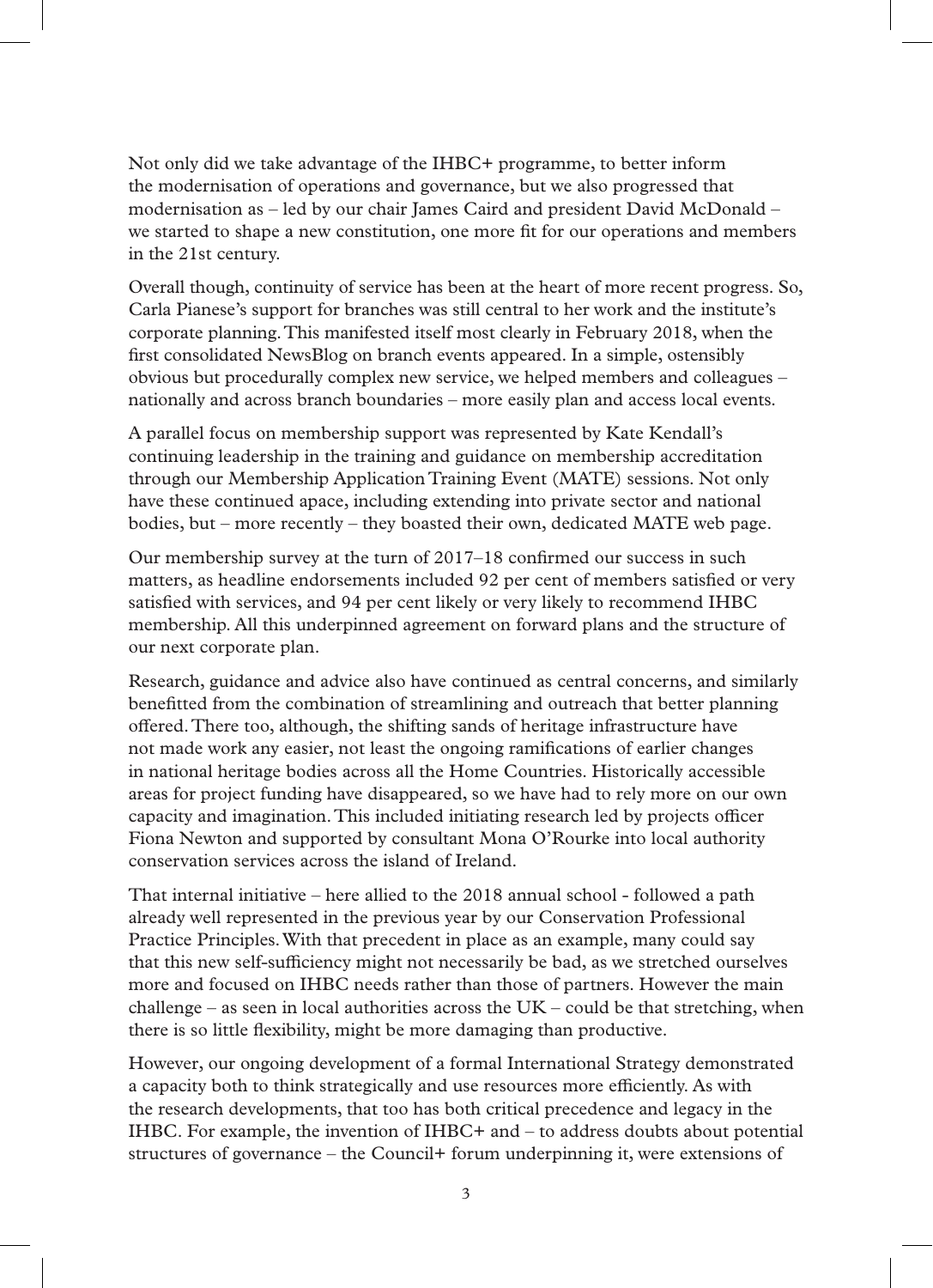existing arrangements, refined and remodelled in line with the existing constitution to show how we would effectively evolve. Planning for the new, while looking first to existing resources, practices and opportunities, was a natural way to advance for an organisation with conservation at its core.

That evolving International Strategy approached these sensitive matters in a similarly corporate frame of mind. Seeking to maximise benefits while minimising costs, it focused on simply using existing resources and activities more intelligently, to get a new outcome. So, current and recent members, educational links, familiar networks and supportive colleagues have been called on to extend our reach beyond these shores and borders, all at minimum cost and, ultimately, effort. The approach has necessarily entailed a more measured pace, but it established the bones of a formal plan for members to consider when the wider corporate infrastructure is in place.

With Council+ we also achieved a special triumph in 2018 with the development of a 'Reverse mentoring' event, suitably inspired by discussions at a CIOB awards event hosted by (then) CIOB president, and (then) newly accredited IHBC full member, Rebecca Thompson. Reverse mentoring discussions in Council+ generated a series of substantial and often new 'defaults' for trustees – including looking to younger members not only for input, but for answers, advice and guidance – while responses to the myriad issues raised there have still to be concluded.

Such synergies – of existing resources adapting to serve new plans – have often driven efficiencies in the IHBC, and that potential was well evinced in how our research and outreach in 2017–18 was structurally underpinned by the IHBC's volunteer network linked to our 2018 school.

As ever, the central role played in the 2018 school by the host Northern Ireland branch, not least the branch chair Andrew McClelland, helped deliver another remarkable interdisciplinary national training event. Delegates roundly confirmed the school's success in delivering high-quality, practice-based continuing professional development. Indeed, recognising the synergies our schools generate, in 2018 it was also especially valued for its exploration of conflict resolution linked to our evolving interests in international issues.

In terms of outreach, key supporters and sponsors at the Northern Ireland school ranged across both government and private sector – including a block booking for some 15 public service practitioners by the Department for Communities, and the Heritage Collective as the main school sponsor. The inclusion of the school as a formal event in the European Year of Cultural Heritage programme added to its weight and impact. Most dramatically new, however, were the diverse partnerships and networks it generated across the border with the Republic. They underpinned – and inspired – quite different values and efficiencies in our operations: spurring the pan-Ireland local authority research cited above, and also comparable membership and practice networks deemed critical to raising capacity in the UK.

Training achievements comparable to the school – if necessarily on a smaller scale – were echoed across many branches during the year, as each continued its unique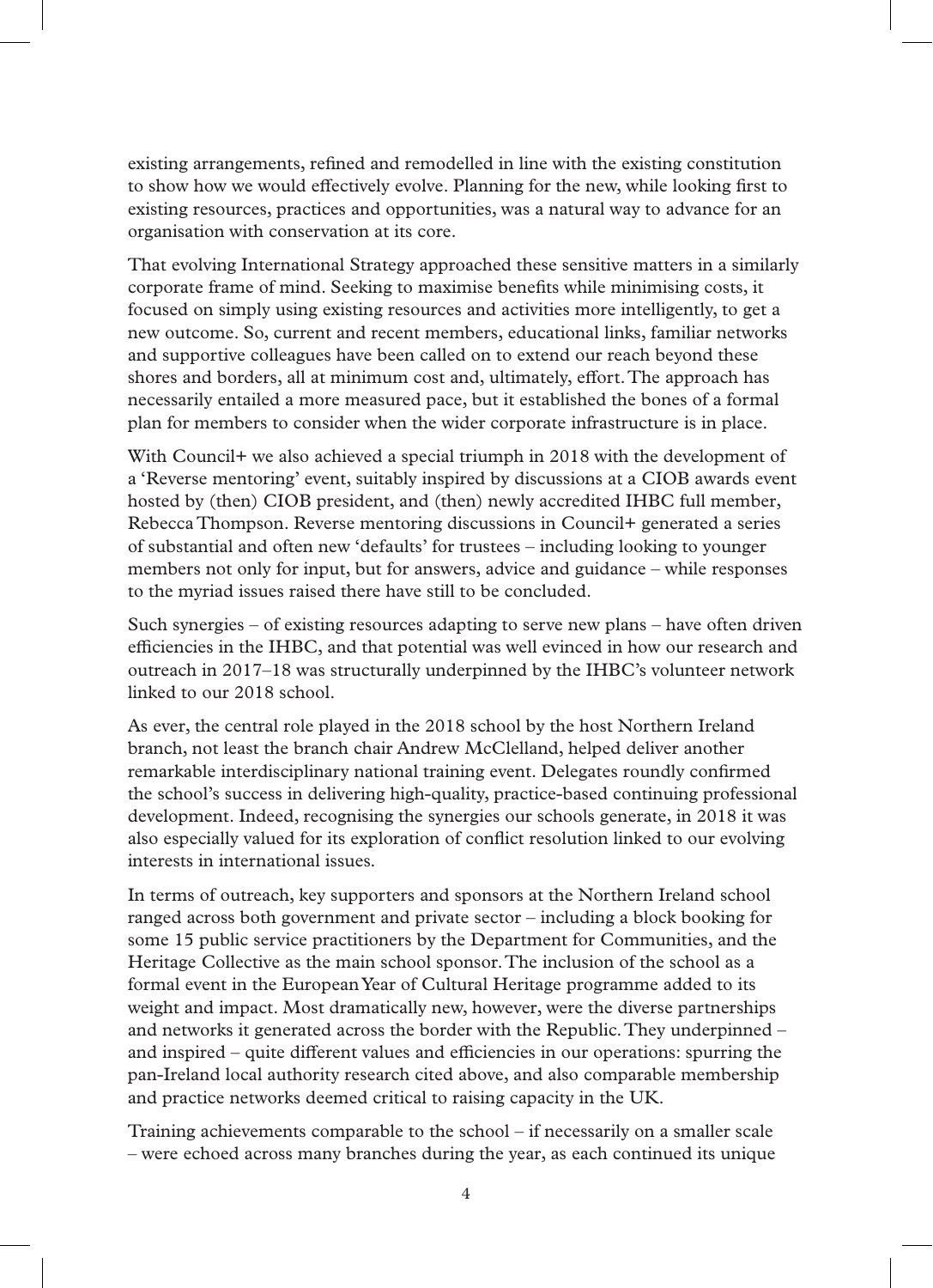brand of local support, networking and training, only some of which can be listed further below.

In recent years, our affirmation of inclusive membership under the banner of IHBC+ – supporting the needs of volunteers, and promoting partner networks – helped lift membership numbers to today's 2,600 average. Linked and ongoing outreach, spurred as well through engagement with Council+, charged continuing expansion of the IHBC's digital networks. We added another some 3,000 members across our core social networks, to approach 19,000. That is in addition to our own web users, where we recorded some 6.5 million hits to the suite of websites each year, including on the NewsBlogs service (1,013,796 visits), the IHBC's main site (4,391,655), events (240,852 visits) and the Jobs etc. site (374,714).

That growth extended into the construction and development sector too, through our Conservation Wiki, hosted by our service partner there, Designing Buildings Wiki. It became the third most important driver of traffic to our website, and helped us access about 10,000 registered users from across the development, construction and related sectors, as well as some of their annual 5 million users.

Profile and support for our own corporate conservation practices listing, HESPR, grew too, with 40 members signed up. Its promotion continued in the *Yearbook*, as well as online, including flier circulation across all publications. The service was promoted at national and local events, including partner events with the Listed Property Owners Club, in England and (later that year) in Scotland, and the Civic Voice, among others. Supported further through the weekly bulletins of business tenders, promotion with NewsBlog 'top picks' and other cross-marketing, ongoing recognition in national heritage agency policy documents. Promotion of the HESPR service and its members remained central to our work, limited only by the number of members.

The IHBC's leading role in supporting wider built and historic environment conservation services has also see both consolidation and refinement: branches continue to deliver a unique body of local training and networking on the ground to specialists and non-specialists from all sectors; our IHBC Jobs etc. data roundup for the 2017–18 financial year recorded 222 job opportunities, linked to a minimum collective stated remuneration of more than  $\ell$ 5.6 million. Substantially up on the previous period, this success again marked out this service both as a core sector resource as well as an income generator for us.

Our annual local government survey for England continued, while our publications and our networks (digital and membership) expanded; the consultations panel maintained its high standard of public service, engaging in such critical areas as HLF's future direction and funding, Planning Law in Wales, Scottish Parliament planning legislation, and Quinquennial Inspections. Support for early career members extended too as we introduced and extended the 'one-year-free taster' offer for students on IHBC recognised courses, while members facing an immediate crisis could continue to avail of a light touch, one-year-free membership offer, to make sure the administrative processes didn't damage their career or make their crisis any worse.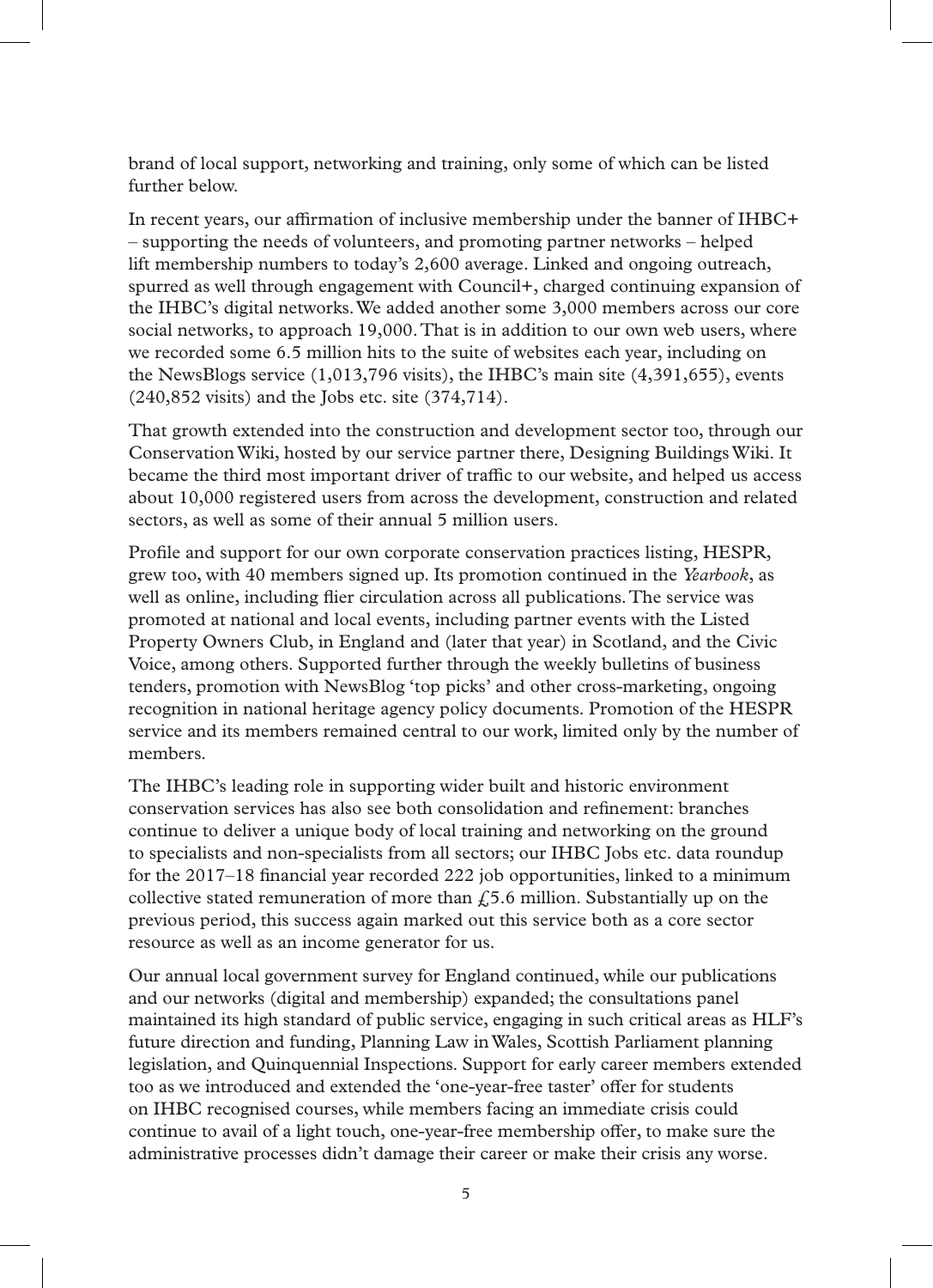If there is much to celebrate, some initiatives have not progressed so well, including our valued, but exceptionally complicated, quality assurance model for local authority conservation services. Regardless of perspectives, the political landscape is confused and confusing, so for small charities such as ourselves – as well as hard-pressed local authorities - it remained a huge challenge. Although not an excuse, but more as explanation, the substantial time and effort required to address compliance with the new data regulations was inevitably - if equally necessarily – a factor in changing our focus, especially given the limited human resources available when it came to such high-level regulatory duties. More recently, however, local authority quality assurance re-surfaced as a priority for the sector, and, by extension, for us.

Resources continued to be shaped by recognised needs, including especially on our Research and Guidance Notes, led by consultant Bob Kindred and their platform, the Toolbox, designed to address and offer easy access to more specialist support. Our training resources and programmes such as our SelfStarter, of which the MATE sessions have been a key manifestation, and of course the Caring for your Home website, also played important roles. Equally our new QuickGuide for branch volunteers, drafted first in light of forthcoming data management duties, also served as a wider resource for practitioners, even if focused first on IHBC operations.

As ever, the board of trustees – our constitutional council – continue to offer its special and sincere gratitude to the many volunteers, supporters, consultants and staff who have all contributed to our vast work programme over the year. We note too that, whether offered through our national committees, Council+, or within branch operations, consultants' services or overtime, the added capacity volunteered by our members ensures that the IHBC continues as a cost-effective voice for our professional standards, offering essential benefits to the sector while remaining accessible and affordable to our most financially challenged members.

In addition to the above, we can summarise some more of our recent achievements in line with our corporate plan as follows:

#### **HELPING PEOPLE**

- Maintained and enhanced our publicly accessible web-based suite of information and advisory services, now with some 30,000 pages, covering news, guidance, events, branches, publications, jobs and our conservation service providers listing, HESPR
- Delivered continuing improvement in access to and quality of services, including the continuation of the annual school bursary programme, open to all, under the guidance of Bob Kindred
- Maintained links with national and third sector interests and partnerships, including through the annual school and with strategic bodies such as The Heritage Alliance, Built Environment Forum Scotland (BEFS) and the Joint Committee of National Amenity Societies (JCNAS), and the Wales Heritage Group, as well as more informal groupings and collectives, such as in England, the Historic Environment Forum (HEF) and the Heritage 2020 sector initiative
- Maintained and enhanced connections to construction sector and heritage-related interests notably with: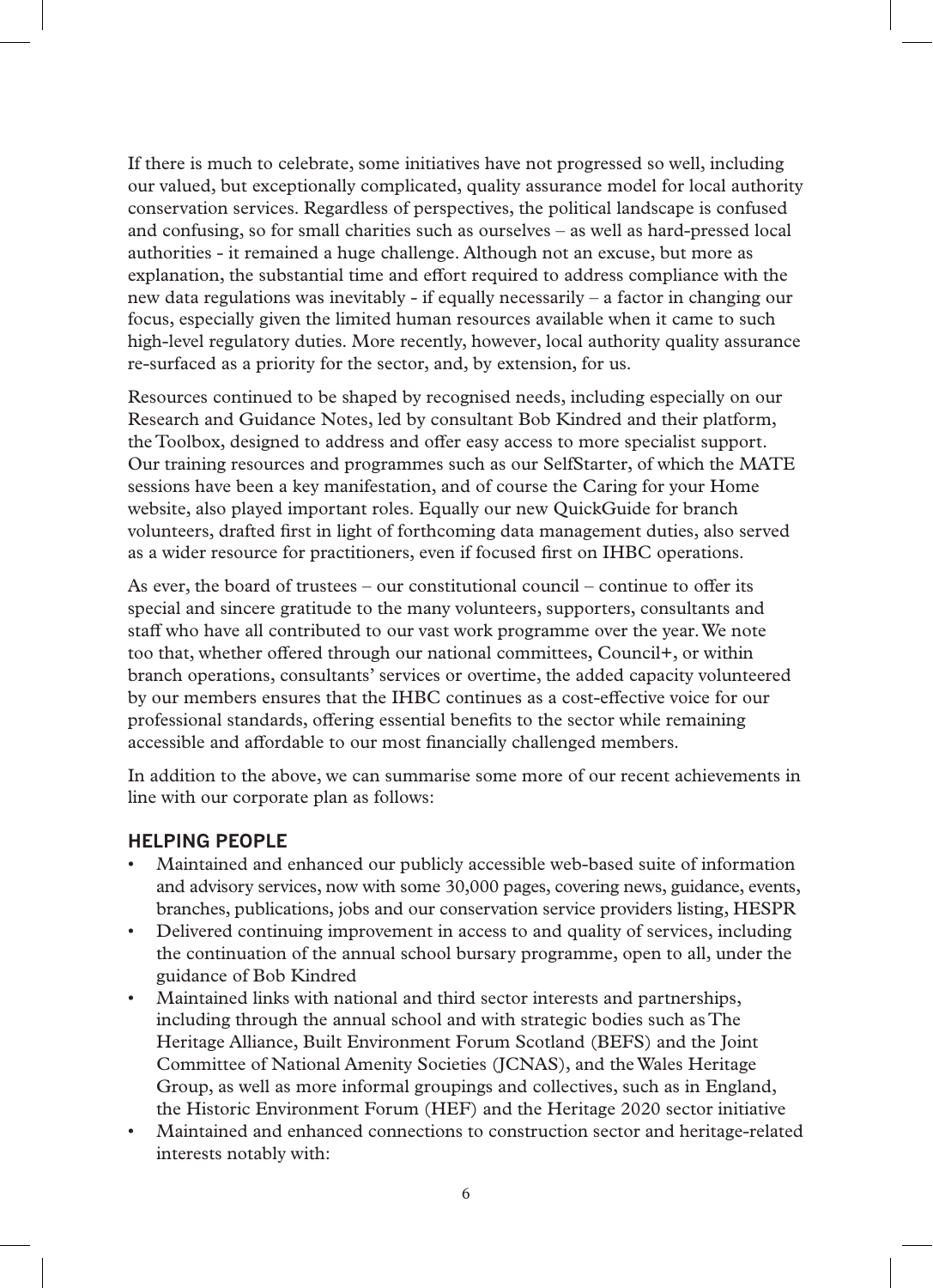- continued links with the mainstream players in the construction sector, including the Council on Training in Architectural Conservation (COTAC)
- representation ongoing on other critical lead bodies, including the National Planning Forum with IHBC past-chair Dave Chetwyn serving as its chair, the Sustainable Traditional Buildings Association (STBA), with John Preston as its heritage chair
- links with relevant sector bodies such as Civic Voice, Historic Towns and Villages Forum, Architectural Heritage Fund, Heritage Trust Network and many more
- Maintained public access to our services, including our digital social networks from IHBC's LinkedIn groups to our Twitter feed, which carry IHBC news from the NewsBlog as well as jobs; the NewsBlog archive itself, as well as online editions of *Context* and the IHBC's Conservation Wiki service, which has a dedicated icon link from our own home page.

## **HELPING CONSERVATION**

- Continued branch operations, capacity and support through:
	- funding and investment guided by annual business plans
	- adding capacity for volunteers, with a new branch and events support officer
	- branch-focused meetings to support membership applications
	- branch web pages, and,
	- board meetings and the development of the IHBC+ infrastructure of governance, including our Council+
- Maintained our high standards of professional publications, including our journal, *Context,* and themed *Yearbook*, while also extending online access to the journal notably through an enhanced strategy of online and social media promotion underpinned by our new communications strategy
- Continued to explore formal standards in conservation through advocacy, partnership and consultation, including promoting the British Standard for Conservation, BS 7913, by investing in a new run of our hard-wearing IHBCbranded and reduced-price copy, now available for sale to the general public, while also continuing our challenging discussions on the development of new apprenticeship training schemes
- Extended that outreach and development of standards with the circulation of some 18,000 free copies of the Conservation Professional Practice Principles produced, in summer 2017, jointly with the Historic Towns and Villages Forum and Civic Voice, and initiating plans for its update
- Submitted some 18 major consultation responses on our behalf, with numerous others considered or benefiting from our advice, support and input
- Continued exploration of a quality assurance assessment process linked to an IHBC quality mark, comparable to the IHBC's recognition of conservation courses
- Maintained the substantial education and training programmes and resources offered across our branch network as detailed on our national and branch web calendars, now supplemented by our MATE application support sessions and, from February 2018, our branch events NewsBlogs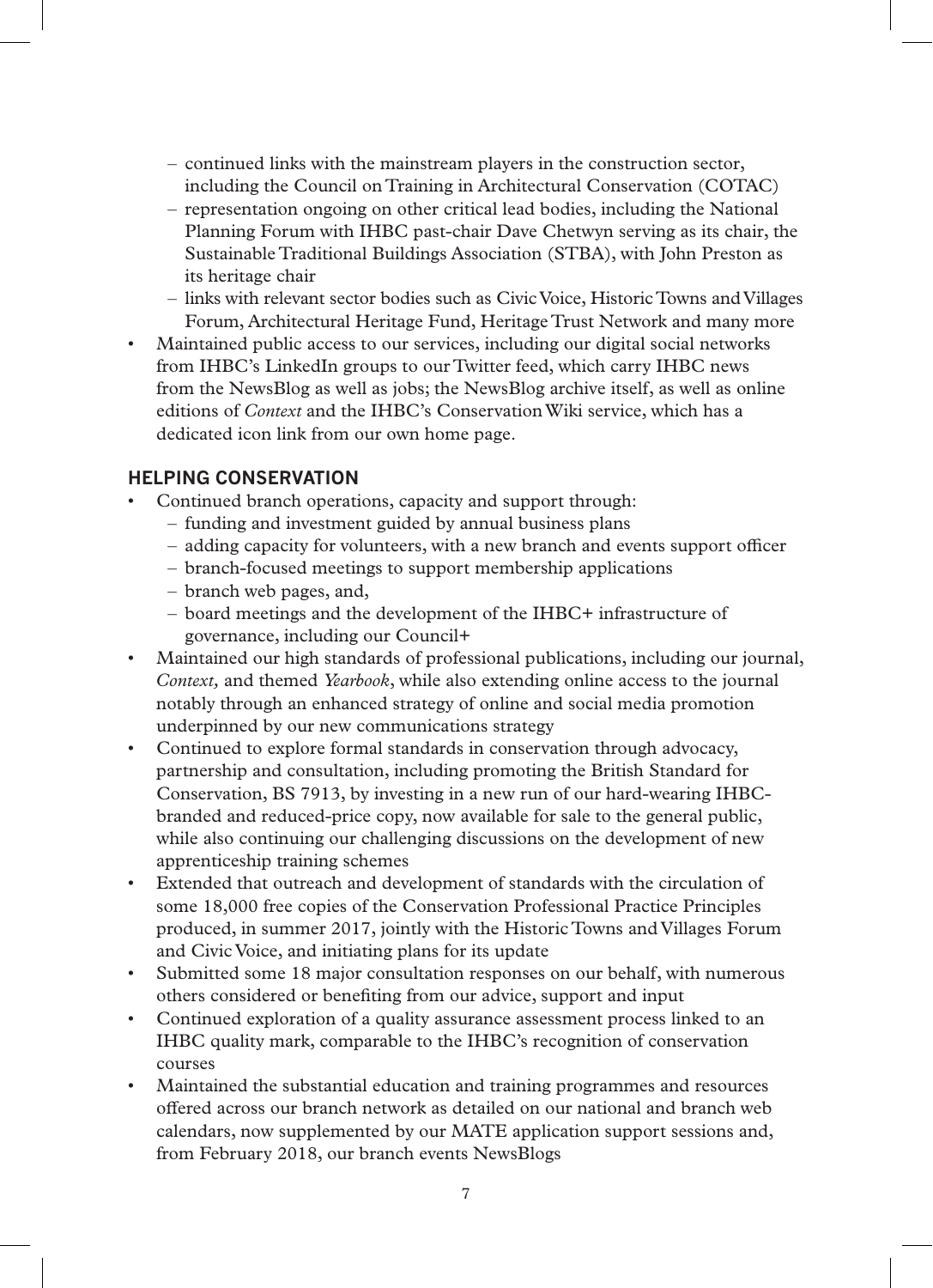- Continued our Gus Astley Student Award programme and website, with successful submissions selected by the judge for the 2017 Award, Carole Souter CBE, offering annual school places to winners, while also securing as judge for the 2018 award Ingval Maxwell OBE, now chair of COTAC.
- Continued our Marsh awards programme, with IHBC retired member Dr Jane Grenville OBE and Amy Ward, stonemason and conservator, receiving the 2018 awards
- Extended our Toolbox resource with Notes on matters such as 'Consulting the National Amenity Societies', 'Alacrity', 'Local Authority Conservation Jobs Market 2017' and 'Listed Building Enforcement Notices'
- Maintained our conservation course recognition programme, while replacing our traditional sector support of the Conservation Course Connection Day with a more targeted benefit, a one-year free membership 'taster' for students on IHBC-Recognised conservation courses
- Extended our 'State of the Sector' analysis through the survey of England's local authority conservation services, funded by Historic England
- Consolidated support for the profile and operation of inter-disciplinary skills in conservation through our Associate level of membership.

## **HELPING CONSERVATION PROFESSIONALS**

- Maintained support for specialists seeking IHBC conservation accreditation, including pre-registration assessment and online listings of accredited members, both full and associate members
- Continued the 'experimental evolution' of our governance under the IHBC+ banner as discussed above, alongside establishing discussions on a new constitution to be informed by its lessons and experience
- Maintained our UK-wide pan-membership advisory forum, Council+, with two meetings, on our International Strategy and Reverse Mentoring
- Supported the recognition and operation of professional standards across our membership by:
	- continuing our successful promotion and testing of CPD
	- maintaining and further refining our disciplinary procedures
	- promoting IHBC accreditation a gold-standard for ICOMOS 1993-compliant conservation accreditation
- Continued, in collaboration with IEMA and CIfA, the drafting of joint Guidance for Cultural Heritage Impact Assessment, due out in 2019
- Enhanced membership services and benefits that include:
	- extending online and digital access to benefits and member support
	- promoting membership on the IHBC's list of specialist conservation practices, HESPR
- Supported members' accessible engagement with our trustees and Board through producing our regular Eletter
- Continued trustee oversight of corporate operations through the Action–Report– Monitor review for the monitoring new corporate plan, while consolidating our meeting programme of six board meetings a year, four of which are online.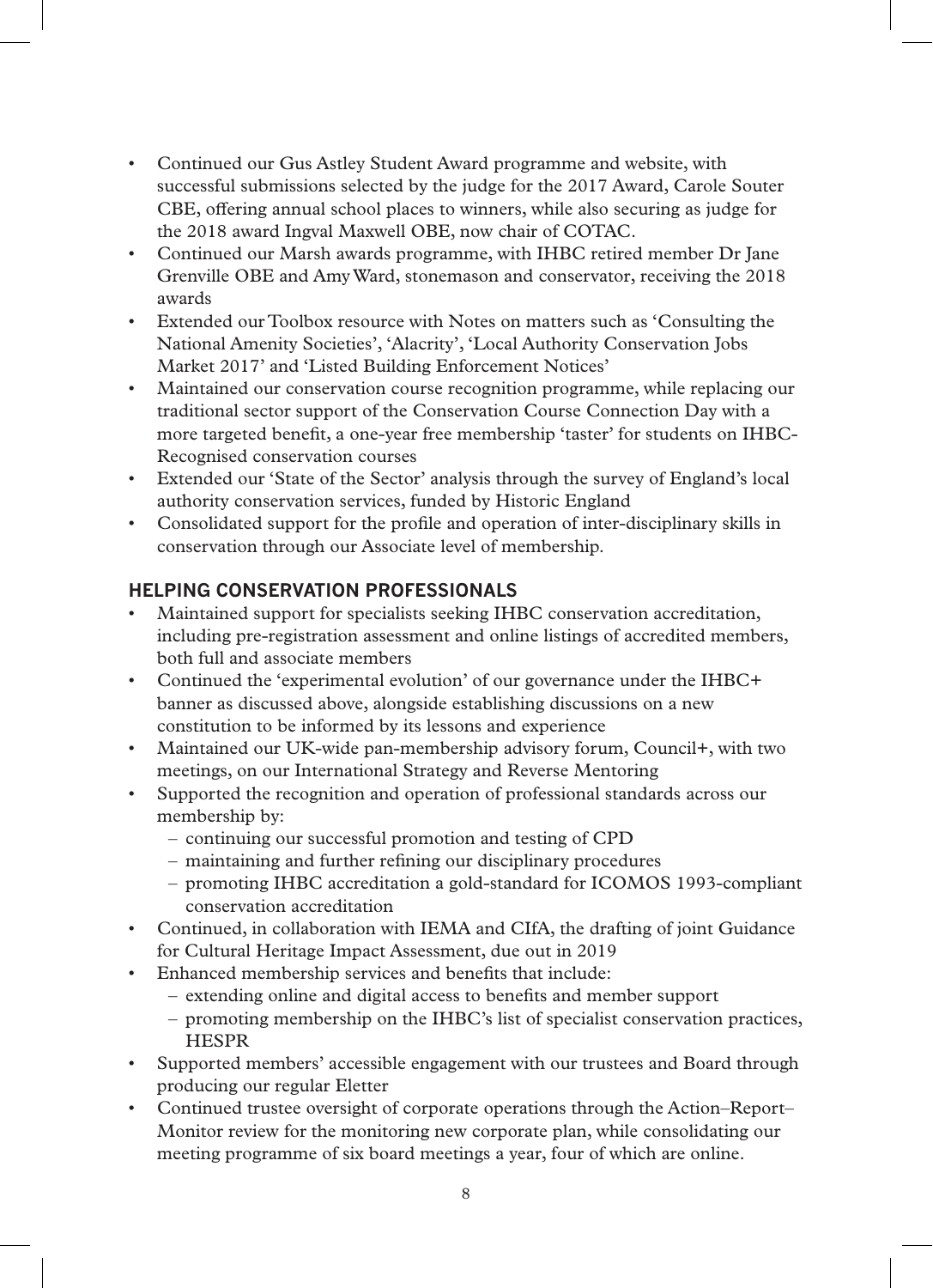## **FINANCIAL REVIEW**

## **a. Going concern**

After making appropriate enquiries, the trustees have a reasonable expectation that the company has adequate resources to continue in operational existence for the foreseeable future. For this reason, they continue to adopt the going concern basis in preparing the financial statements. Further details regarding the adoption of the going concern basis can be found in the Accounting Policies.

## **b. Financial review**

The gross incoming resources arising in the year amounted to  $\text{\textsterling}384,461$  (2017:  $£425,699)$ . Overall, the charity's expenditure exceeded its income by  $£20,682$ (2017: income exceeded expenditure by  $\zeta$ 15,952). At the period end the charity had free reserves of  $\zeta$ 95,638 (2017:  $\zeta$ 115,779). This is lower than previously reported due to the prior year adjustments required as a result of an amendment to FRS102 in respect of the recognition of Gift Aid payments made by a subsidiary and the change in accounting policy in respect of the recognition of subscriptions whereby these are now recognised over the period to which they relate rather than when paid. These prior year adjustments reduce net assets as previously reported for the year ended 30 September 2017 by  $\frac{168,082}$ . The adjustments reflect changes in the timing of recognition of income only and as such, have not impacted on the ongoing performance of the charity which remains consistent.

Free reserves constitute unrestricted funds not represented by fixed assets. The charity's reserves are sufficient to maintain levels well within our reserves policy of six months of expenditure after taking into account subscriptions received in advance and funds held within the subsidiary.

Recognising the reduced reserves and the uncertainties in the wider economy, the trustees are easing back on allocating reserves to aid investment in growth, services and member benefits, and concentrating on consolidating recent initiatives, still with a view to underpinning and generating growth in the IHBC.

## **PLANS FOR THE FUTURE**

Current plans for the IHBC are encapsulated in our Corporate Plan 2015-20, CP20, approved at the IHBC's 2015 Annual General Meeting. For the year to come plans will focus on delivering the key actions. These include:

- responding to contractions in our core income stream, advertisements for jobs tied to our 'Jobs *etc*.' service
- extending support for our membership as well as the wider sector
- raising the profile of the institute, including in research, business and training
- delivering on the conclusion of our governance review, in line with our agenda for IHBC+, and including our continuing support for enhanced trustee oversight and member representation
- developing the infrastructure and profile of our trade operations with IHBC Enterprises.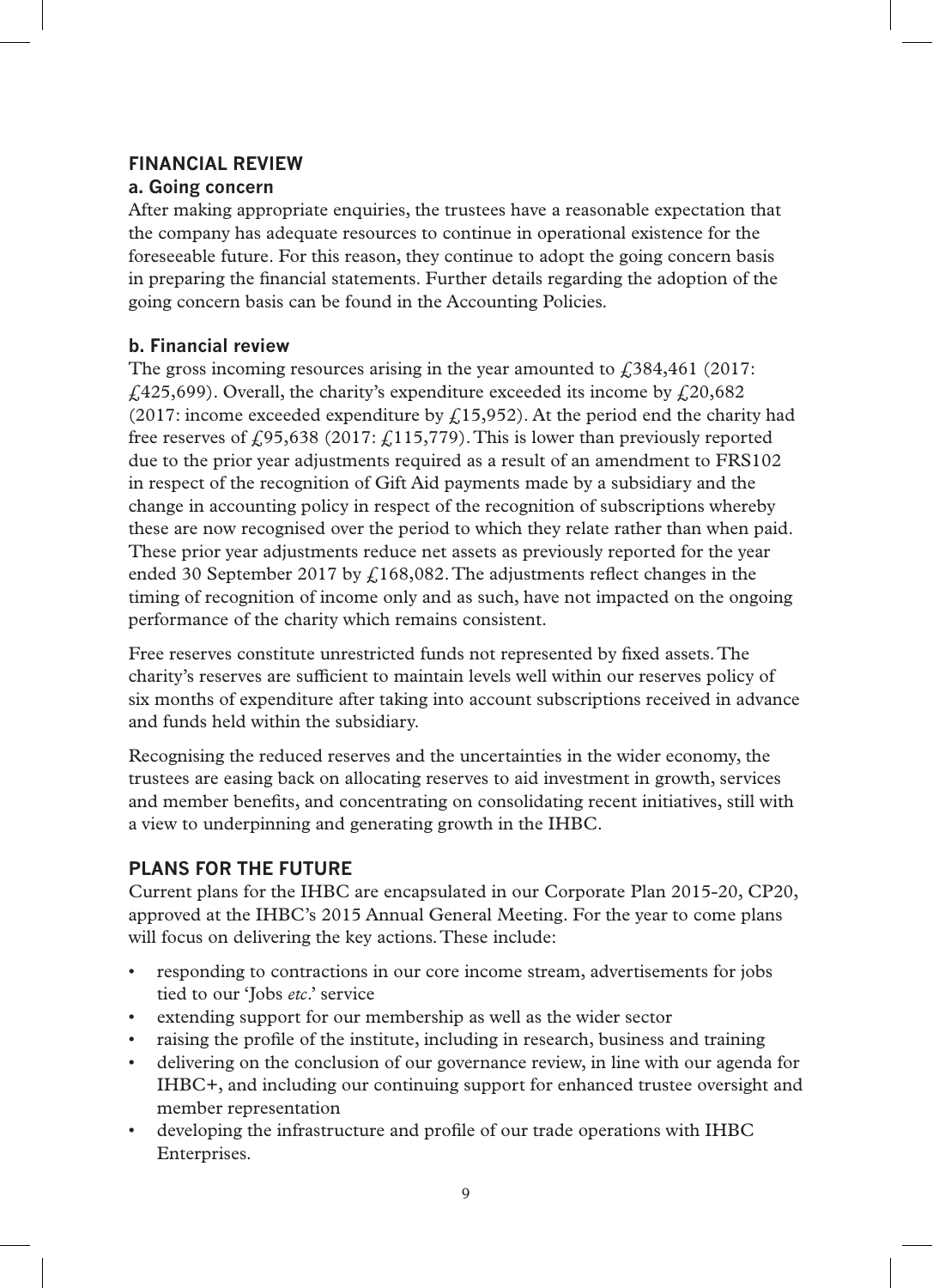#### **STRUCTURE, GOVERNANCE AND MANAGEMENT a. Constitution**

The company is constituted under a Memorandum of Association and is a registered charity number 1061593 (England & Wales) and SC041945 (Scotland). The company was incorporated on 19 February 1997.

#### **b. Organisational structure and decision making**

The IHBC is governed by an elected council of trustees with up to 22 voting members consisting of up to nine elected officers (chair, vice-chair, secretary, treasurer and five officers serving as committee chairs) and up to 13 trustees appointed by branches.

Council is advised by non-voting officers co-opted by council, including the president, and by five committees, each led by its elected officer: Finance & Resources, Membership & Ethics, Education Training & Standards, Policy, and Communications & Outreach. These committees help oversee a range of advisory subcommittees, representatives and panels.

Council and committees are supported by a small national office executive team to manage operations, including the director, projects officer, administrator, learning education, training and standards (LETS) liaison officer, and branch and events support officer, alongside other operational support.

The trustees confirm that, in exercising their powers and duties, they have complied with their duty to have due regard to the guidance on public benefit published by the Charity Commission.

The institute is currently engaged in a process of 'experimental evolution' to test new forms and arrangements for its future governance under an initiative entitled IHBC+. While this means that new titles and additional advisory roles will be established, to help trustees better understand the impact of potential changes, no arrangements will conflict with the Memorandum and Articles of Association. Plans are now in place to present formal proposals on governance to the AGM in 2019.

#### **TRUSTEES' RESPONSIBILITIES STATEMENT**

The trustees (who are also directors of Institute of Historic Building Conservation for the purposes of company law) are responsible for preparing the trustees' report and the financial statements in accordance with applicable law and United Kingdom Accounting Standards (United Kingdom Generally Accepted Accounting Practice).

Company law requires the trustees to prepare financial statements for each financial year. Under company law the trustees must not approve the financial statements unless they are satisfied that they give a true and fair view of the state of affairs of the charitable company and of the incoming resources and application of resources, including the income and expenditure, of the charitable company for that period. In preparing these financial statements, the trustees are required to:

select suitable accounting policies and then apply them consistently;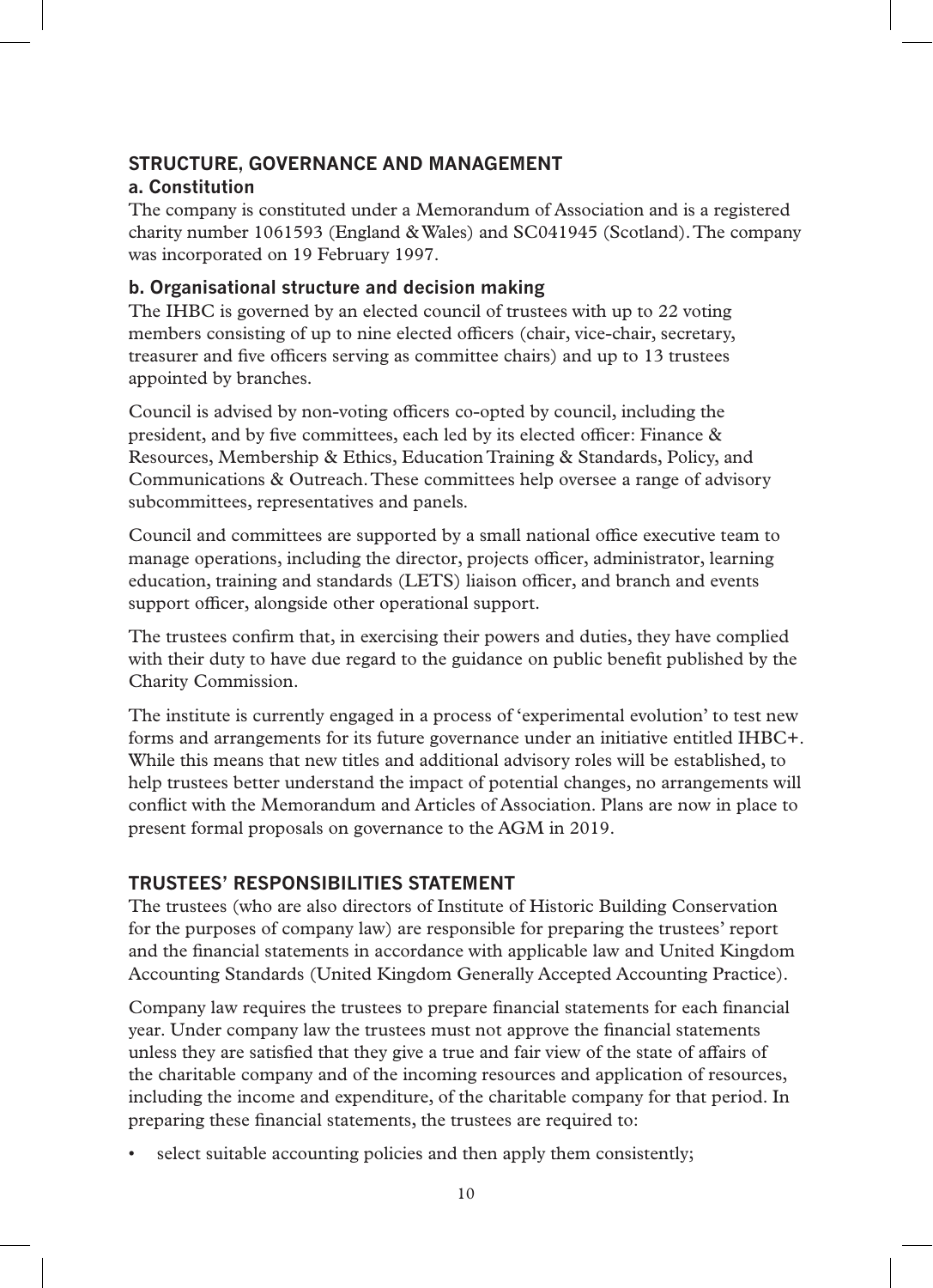- observe the methods and principles in the Charities SORP;
- make judgments and accounting estimates that are reasonable and prudent;
- prepare the financial statements on the going concern basis unless it is inappropriate to presume that the charitable company will continue in operation.

The trustees are responsible for keeping adequate accounting records that are sufficient to show and explain the charitable company's transactions and disclose with reasonable accuracy at any time the financial position of the charitable company and enable them to ensure that the financial statements comply with the Companies Act 2006. They are also responsible for safeguarding the assets of the charitable company and hence for taking reasonable steps for the prevention and detection of fraud and other irregularities.

This report is based on that approved by the trustees on 11 April 2019 and signed on their behalf by James Caird, chair and trustee, and Kathryn Davies, vice chair and trustee.

## **GUIDANCE NOTE ON PRIOR YEAR ADJUSTMENTS**

*"In December 2017 the Financial Reporting Council released an amendment to FRS 102 which issued a clarification of accounting for Gift Aid payments. Under the new requirement, to accrue a subsidiary's expected Gift Aid payment to its parent charity at the reporting date there must be a legal obligation to make the payment.*

*The previously established accounting practice was that there only needed to be a substantive, rather than legal, obligation to make the accrual. In prior years a substantive obligation existed and the Gift Aid payment has been accrued at each reporting date. A legal obligation did not however exist at the previous balance sheet dates. As such the opening balance sheet and comparatives have been restated for the change in accounting requirement.*

*The impact of this change is to increase the surplus for 2017 by £38,684, and reduce the net assets and reserves at 30 September 2017, by the previously accrued gift aid payment of £39,564. The opening reserves at 1 October 2016 have also decreased by the 2016 Gift Aid accrual of £78,248.*

*A further prior year adjustment results from a change in accounting policy in respect of the recognition of subscriptions. Following the decision to reflect subscriptions received over the period of the subscription rather than when received, the surplus for 2017 has decreased by £8,035 and net assets reduced by £128,518, the value of subscriptions deferred as at 30 September 2017. The opening reserves at 1 October 2016 have also decreased by the 2016 deferred subscriptions of £120,483.*

*The combined impact of both adjustments is to increase the 2017 surplus by £21,272 and to reduce the net assets at 30 September 2017 and 1 October 2016 by £168,082 and £198,731 respectively.*

*The adjustments reflect changes in the timing of recognition of income only and as such, have not impacted on the ongoing performance of the charity which remains consistent."*  (Larking Gowen LLP, chartered accountants)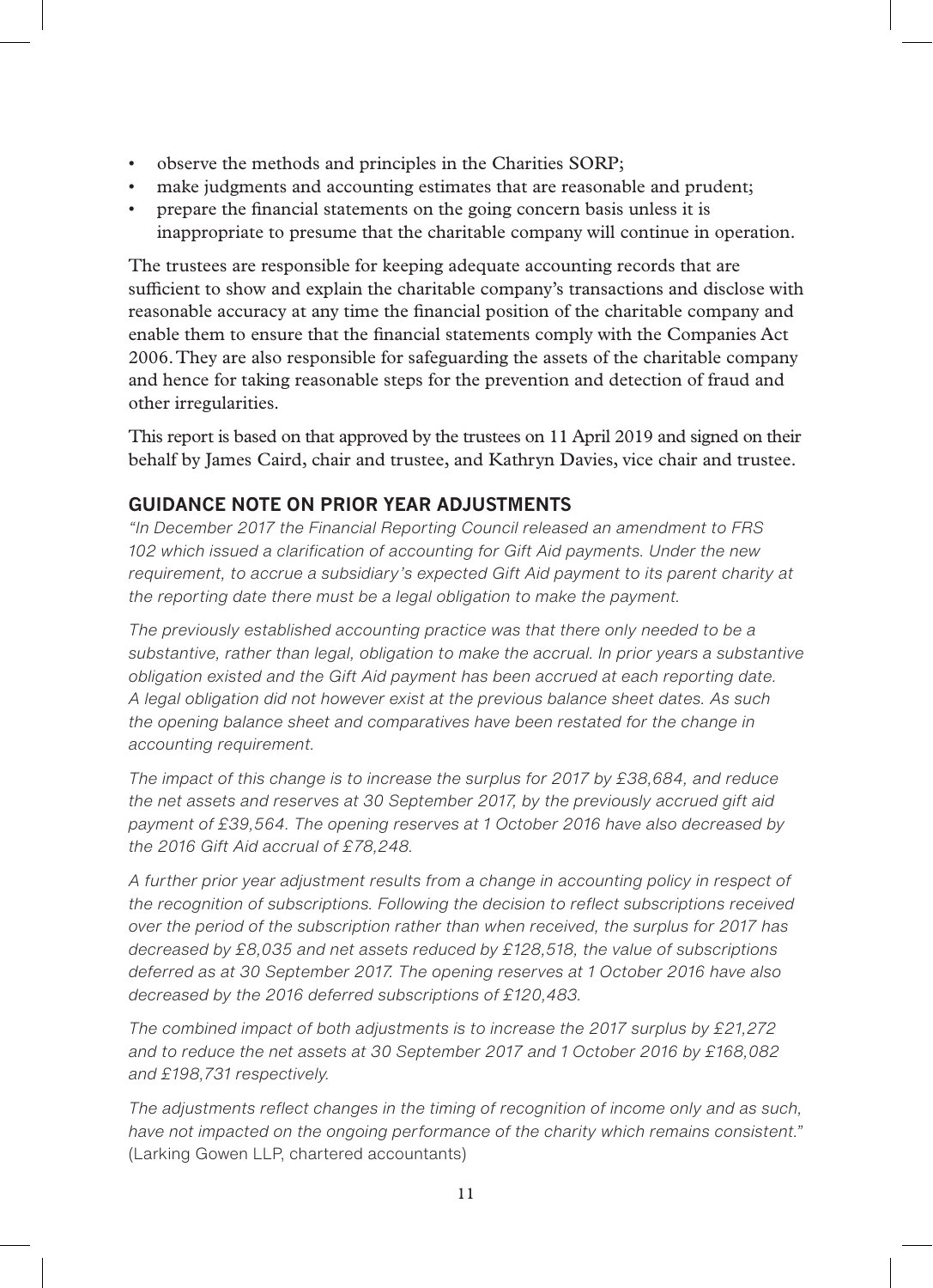## **SUMMARISED ACCOUNTS FOR THE YEAR ENDED 30 SEPTEMBER 2018**

## **STATEMENT OF FINANCIAL ACTIVITIES (incorporating income and expenditure account) FOR THE YEAR ENDED 30 SEPTEMBER 2018**

|                                    | Total    | Restated                   |
|------------------------------------|----------|----------------------------|
|                                    | Funds    | <b>Total Funds</b><br>2017 |
|                                    | 2018     |                            |
|                                    | £,       | £.                         |
| Income from:                       |          |                            |
| Charitable activities              | 333,720  | 335,569                    |
| Other trading activities           | 11,082   | 11,851                     |
| Investments                        | 39,659   | 78,279                     |
| <b>Total income</b>                | 384,461  | 425,699                    |
| Expenditure on:                    |          |                            |
| Raising funds                      | 4,787    | 11,849                     |
| Charitable activities              | 400,356  | 403,721                    |
| <b>Total resources expended</b>    | 405,143  | 409,747                    |
| Net income/(expenditure)           | (20,682) | 15,952                     |
| Net movement in funds              | (20,682) | 15,952                     |
| Total funds brought forward        | 126,596  | 309,375                    |
| Prior year adjustment              |          | (198, 731)                 |
| <b>Total funds carried forward</b> | 105,914  | 126,596                    |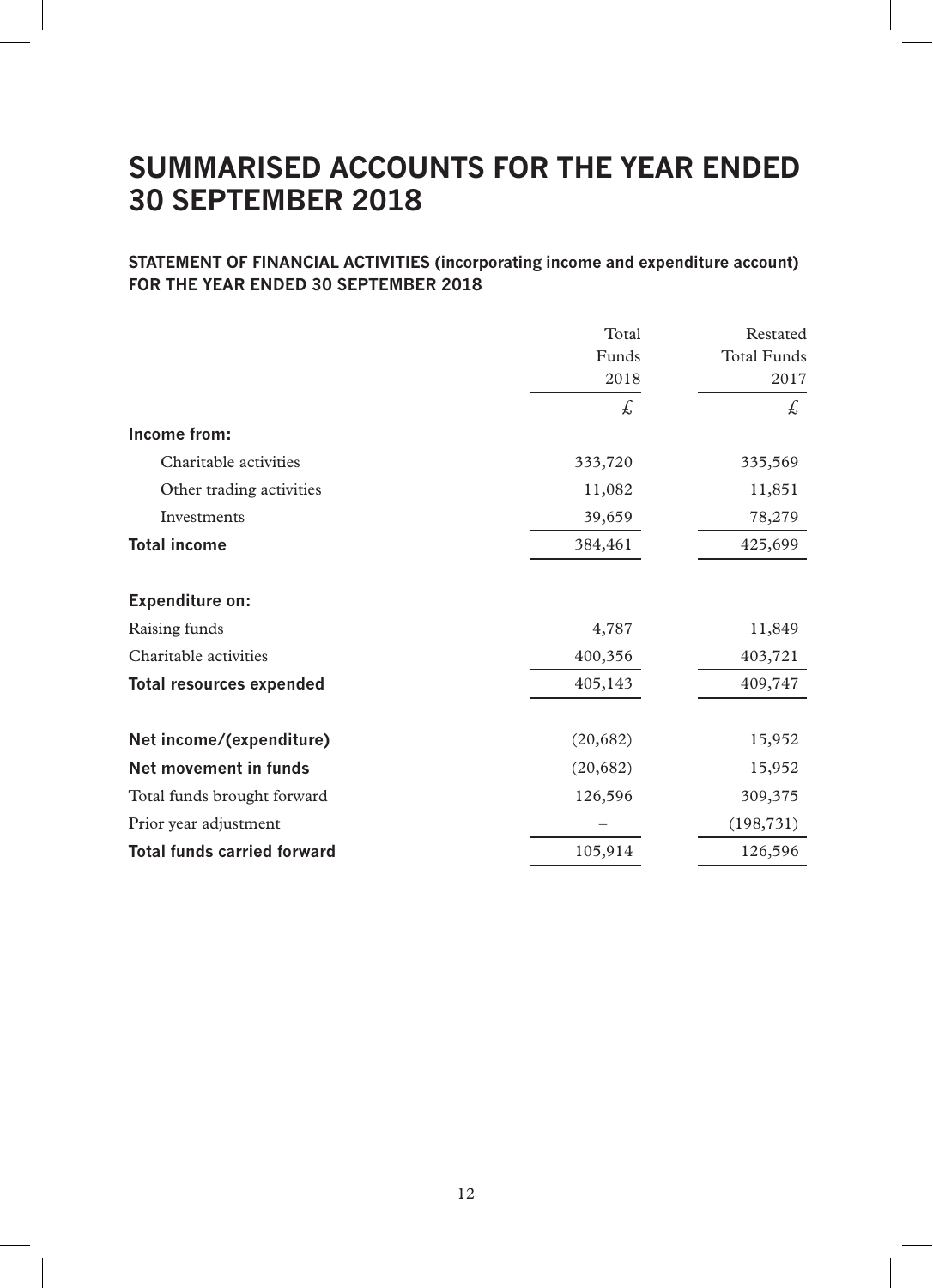#### **BALANCE SHEET AS AT 30 SEPTEMBER 2018**

|                                   |            | 2018    |            | 2017    |
|-----------------------------------|------------|---------|------------|---------|
|                                   |            | £,      |            | £.      |
| <b>Fixed assets</b>               |            |         |            |         |
| Tangible assets                   |            | 276     |            | 817     |
| Investments                       |            | 10,000  |            | 10,000  |
|                                   |            | 10,276  |            | 10,817  |
| <b>Current assets</b>             |            |         |            |         |
| Cash at bank                      | 271,518    |         | 276,632    |         |
| Debtors                           | 4,346      |         | 329        |         |
|                                   | 275,864    |         | 276,961    |         |
| <b>Creditors:</b> amounts falling |            |         |            |         |
| due within one year               | (180, 226) |         | (161, 182) |         |
| Net current assets                |            | 95,638  |            | 115,779 |
| Net assets                        |            | 105,914 |            | 126,596 |
| <b>Charity funds Unrestricted</b> |            | 105,914 |            | 126,596 |

These summarised accounts are an extract from the statutory annual report and accounts for the financial year ended 30 September 2018 which have been subject to an independent examiners' report issued by Larking Gowen LLP, chartered accountants.

Larking Gowen LLP has confirmed to the board that the summarised accounts are consistent with the annual report and accounts for the year ended 30 September 2018.

These summarised accounts may not contain sufficient information to gain a complete understanding of the financial affairs of the charity. The full annual accounts, the trustees' report and the independent examiners' report on those accounts may be obtained from Lydia Porter at the IHBC Business Office, admin@ihbc.org.uk.

The financial statements were approved by the board on 11 April 2019 and signed on its behalf by James Caird, chair and trustee, and Kathryn Davies, vice chair and trustee.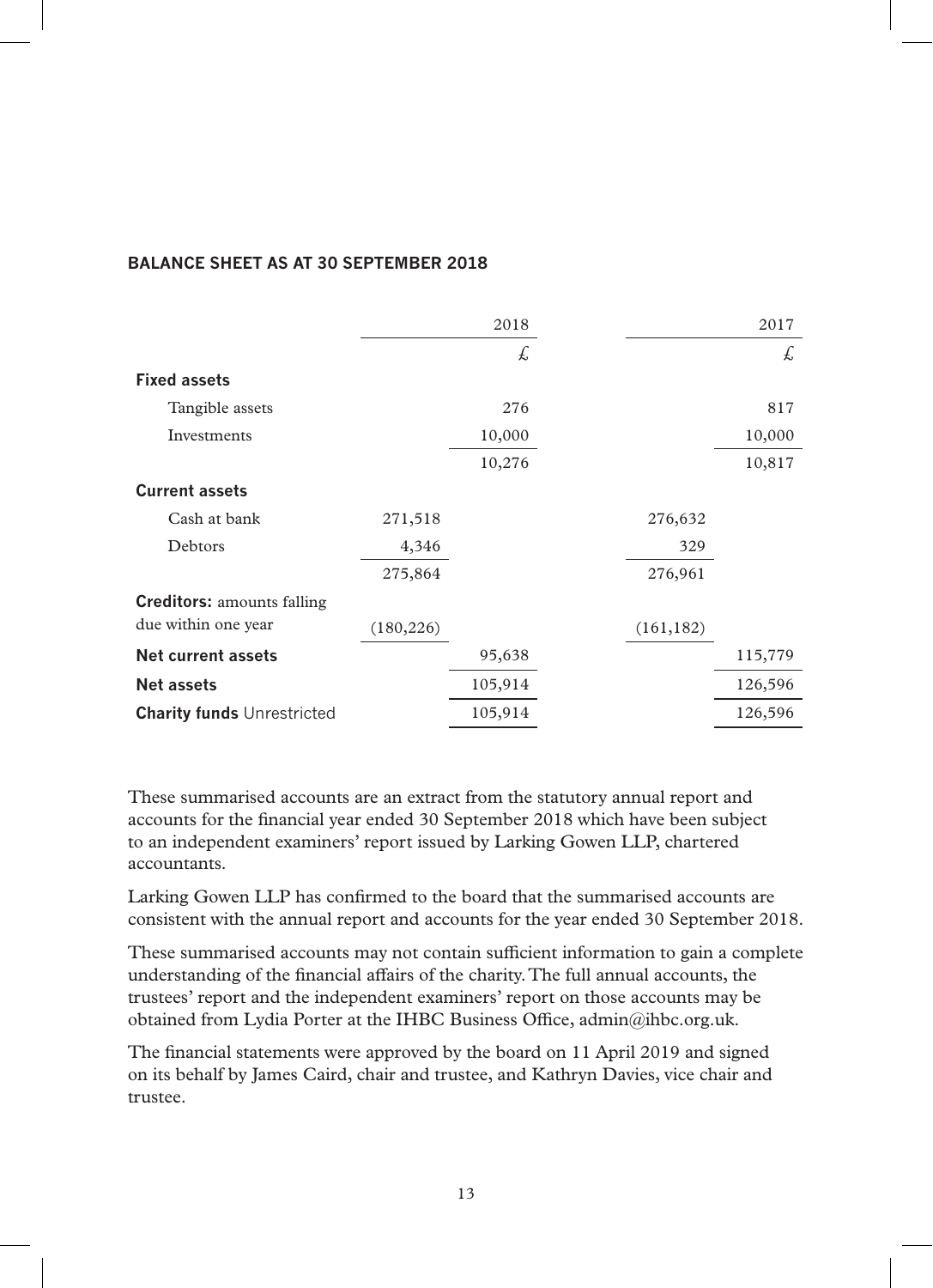## **APPOINTMENT OF OFFICERS AND RATIFICATION OF BRANCH REPRESENTATIVE NOMINATIONS**

#### **APPOINTMENT OF OFFICERS**

The following nominations have been received at the registered office of the Institute of Historic Building Conservation:

**Chair**

David McDonald standing for election

**Vice Chair** Lone Le Vay standing for election

**Treasurer** Jill Kerry standing for re-election

**Education Secretary** Andrew Shepherd standing for re-election

**Policy Secretary** Roy Lewis standing for re-election

**Membership Secretary** David Kincaid standing for re-election

**Communications & Outreach Secretary** Dave Chetwyn standing for re-election

**IHBC Secretary** Jo Evans standing for re-election

## **RATIFICATION OF BRANCH REPRESENTATIVE NOMINATIONS**

At the time of going to press, the following members have been nominated by their branches as representatives on council. The meeting needs to confirm their nomination:

**Scotland** Paul Zochowski

**Northern Ireland** Ken Moore

**Wales** John Edwards

**North** nomination pending

**North West** Crispin Edwards

**Yorkshire** nomination pending

**East Midlands** Rose Thompson

**West Midlands** nomination pending

**South West** nomination pending

**South** Alison Davidson

**South East** Sanne Roberts

**East Anglia** nomination pending

**London** Sheila Stones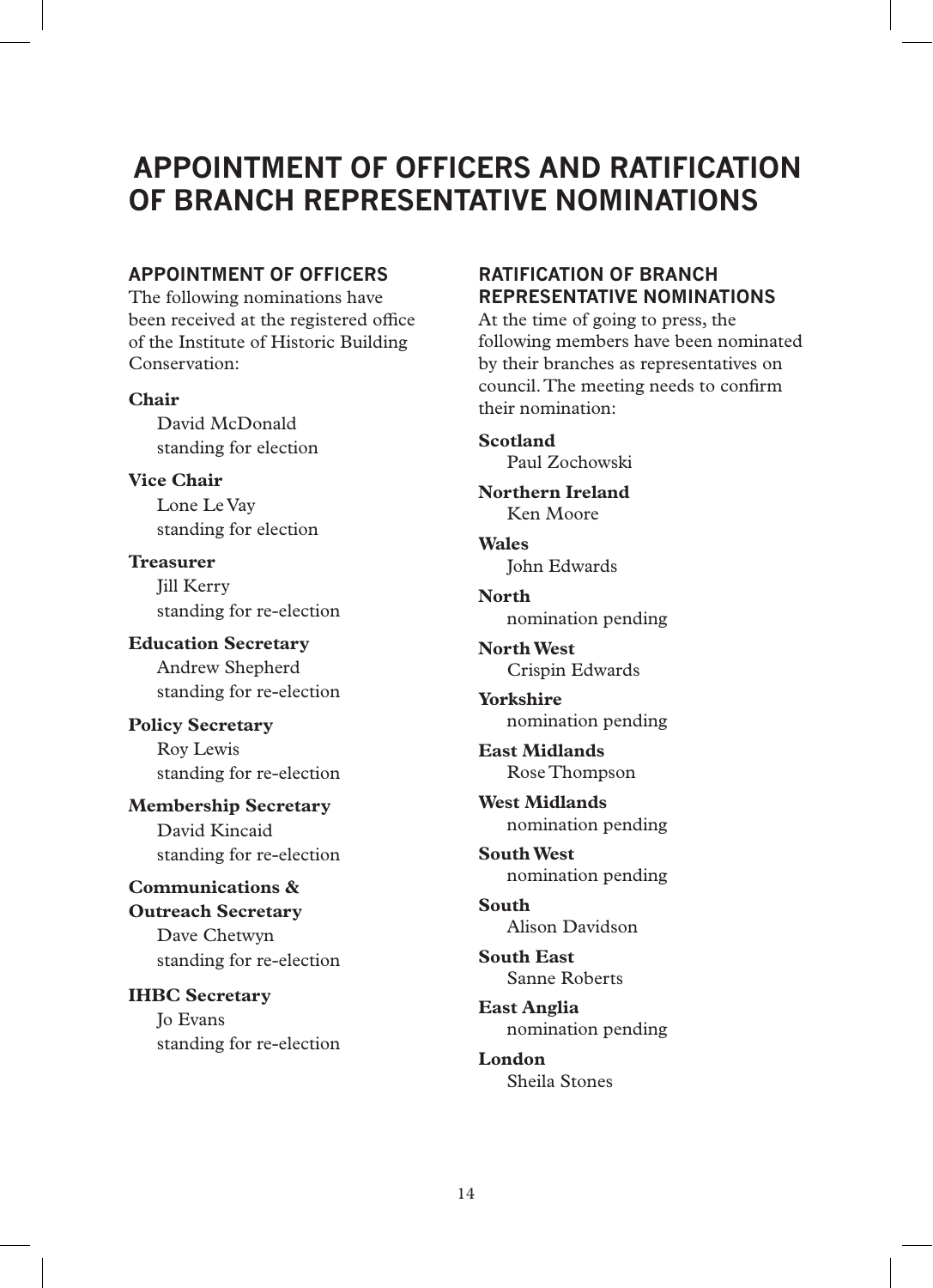# **MOTIONS TO THE AGM**

Motions to the Annual General Meeting must be made in writing to the secretary in the names of a proposer and seconder, both to be full members, at least 28 clear days prior to the AGM.

Full details of the institute's AGM procedures are contained within Section 5 of the Articles of Association of the Institute of Historic Building Conservation (see under About IHBC, Business Papers, on the IHBC website).

At the time of printing these papers one motion has been received at the institute's offices:

To adopt the current draft of the 'Proposal for the future governance of the Institute' as guidance in developing the IHBC's governance. See more at https://www.ihbc.org.uk/governance/.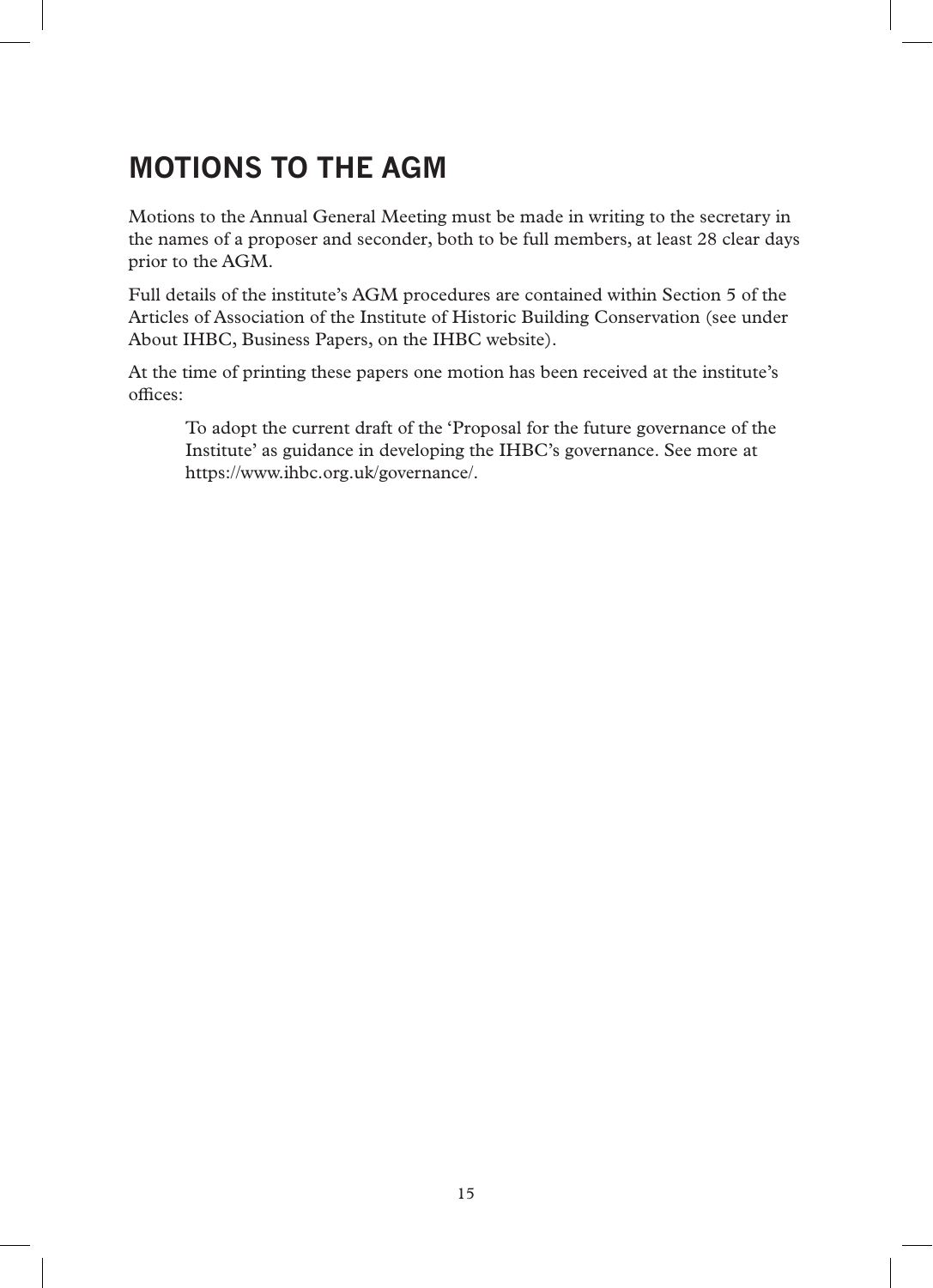## **MINUTES OF THE ANNUAL GENERAL MEETING OF THE INSTITUTE OF HISTORIC BUILDING CONSERVATION 2018**

**Held at Riddel Hall, Queen's University Belfast, 185 Stranmillis Road, BT9 5EE on Friday 22 June 2018**

#### **Chair: David McDonald, IHBC President**

#### **Present**

Lisa Brooks Mike Brown James Caird Des Cairns Douglas Campbell Dave Chetwyn Sara Crofts Alison Davidson Kathryn Davies Devon DeCelles Harriet Devlin Crispin Edwards Andrew Fuller Deborah Gardner Torsten Haak Roger Higgins Helen Hossack

Tim Jefferies Jukka Jokilehto Lynda Jubb Kate Kendall **Jill Kerry** Bob Kindred Katherine Knights Roy Lewis R Mayfield David McDonald Penny McKnight Sarah McNamee Katherine Metcalfe Ken Moore Eimear Murphy Fiona Newton Seán O'Reilly

Katherine Owen Duncan Philips Carla Pianese Lydia Porter John Preston Michael Scammell Emma Sharp Andrew Shepherd Sheila Stones Dave Sutton Adam Swan Jonathan Taylor Rose Thompson Alice Ullathorne Justin Webber Rosamund Worrall Mary Worsfold

### **1 Apologies for absence**

Malcolm Airs Michael Atkinson Kate Baxter-Hunter David Boyson Stephen Bradwell Lucie Carayon Peter de Figueiredo Kate Dickson Jo Evans

Rachel Godden Barbara Hornbrook Colin Johns David Kincaid David Lovie Glynn Marsden Elizabeth Mayle Richard Morrice Sean Rix

Sanne Roberts Dennis Rodwell Michael Rowan Charles Shapcott Geoff Underwood Robert Walker Mark Watson Luke Wormald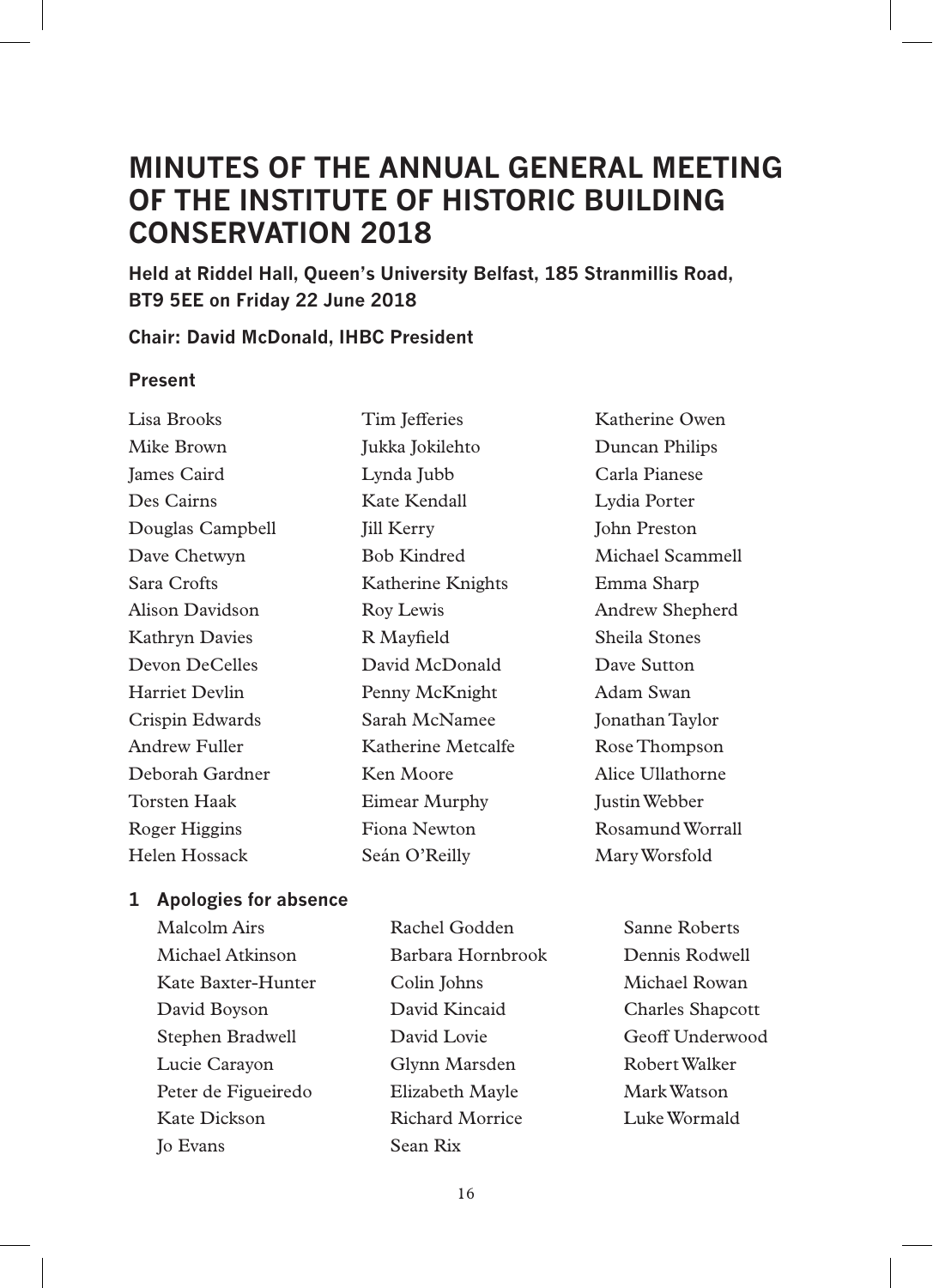**2 Minutes of the AGM held on Friday 23 June 2017 and matters arising** The minutes were circulated prior to the meeting with the council's report and the accounts. The minutes were proposed by Mike Brown, seconded by Sheila Stones and accepted by the meeting as an accurate record. The president, David McDonald (DMcD), then signed the minutes.

#### **3 Council's report**

James Caird (JC) referred the meeting to the report in the circulated papers. He highlighted the work of IHBC's volunteers whose support across branches, panels, committees and other groups is invaluable, noting that there is always the need for more people to come forward and encouraged anyone interested to get in touch with the national office. JC drew the meeting's attention to a number of points within the report including publication of the Conservation Professional Practice Principles booklet; the new Memorandum of Understanding marking co-operation with Council on Training in Architectural Conservation (COTAC); member numbers exceeding 2,600; a well-resourced website and good social media presence. The Memorandum of Understanding with COTAC also brings with it and international perspective and links to ICOMOS and accreditation. The other Memorandum of Understanding is with the Chartered Institute for Archaeology (CIfA), with which IHBC is working on guidance on cultural heritage impact assessments.

The report was proposed by Dave Chetwyn, seconded by Sara Crofts and agreed by the meeting.

#### **4 Accounts for 2016–2017**

The Treasurer, Jill Kerry (JK), introduced the accounts section of the papers. She thanked the national office for the day to day maintenance and operation of the accounts. The accounts confirmed that there had been a drop off in revenue coming in from job advertising, but in this current year it had recovered somewhat and it was anticipated budgeted targets would be met by the end of September. Torsten Haak asked what the  $f(10,000)$  investment shown in the accounts related to, and SOR confirmed this was the share capital in IHBC Enterprises Ltd. There were no further questions.

Under Resolution 1 the accounts were recommended to the meeting, the approval of which was proposed by John Preston, seconded by Andrew Shepherd and agreed by the meeting.

Under Resolution 2 the appointment of Larking-Gowen Chartered Accountants as independent examiners was recommended, the approval of which was proposed by Jill Kerry, seconded by James Caird and agreed by the meeting.

#### **5 Election of officers**

All the officers were standing for re-election: James Caird as chair, Kathryn Davies as vice chair, Jill Kerry as treasurer, Andrew Shepherd as education secretary, Roy Lewis as policy secretary, David Kincaid as membership secretary, Dave Chetwyn as communications & outreach secretary and Jo Evans as IHBC secretary.